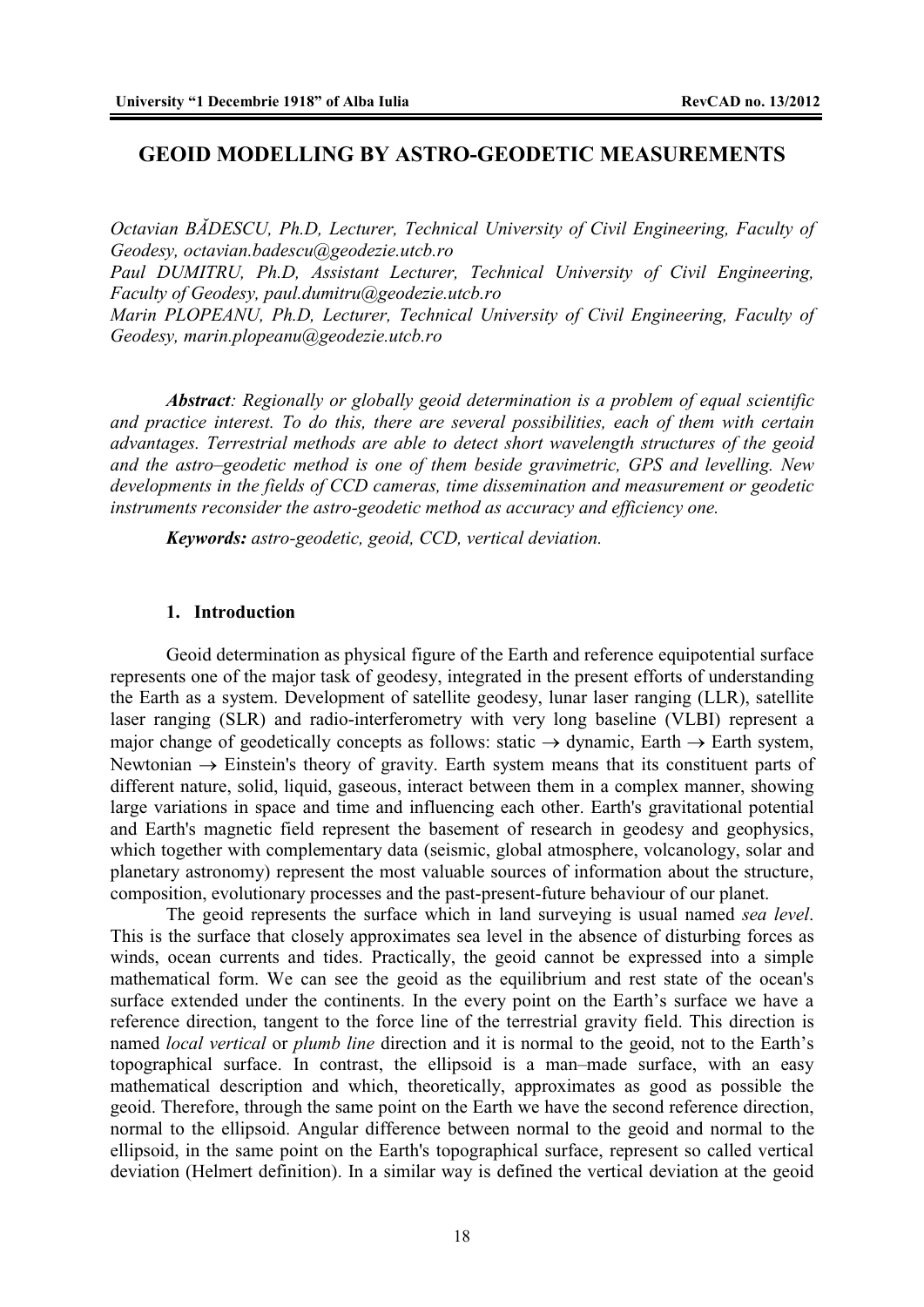surface (Pizzetti definition), but this cannot be directly observed because of terrestrial relief. Practically, these angles indicate the relative position ellipsoid–geoid. *The astro–geodetic method of geoid determination is the only one can directly provides vertical deviation at the Earth's surface, by comparisons between astronomical and geodetic coordinates* [1], [2]. Another quantity implied in the geoid modelling is the geoid–ellipsoid separation (sometime named geoid undulation) which represents the distance, along the vertical (or plumb line), between geoid and ellipsoid. The separation can be obtained by several techniques such as gravimetric measurements, combined GPS–levelling or from gravity potential coefficients determined by satellite measurements. Knowing ellipsoid-geoid separations it is possible to derive vertical deviations but at the geoid surface, which is relative useless because the almost all terrestrial measurements (except spatial distances) are realized towards local vertical at the Earth's surface. The configuration of the vertical and the shape of the geoid are in reciprocally correlation and the astronomical coordinates are determined respect to the local vertical from observation's point.

As we seen, the geoid reflects the anomalies in the masses distribution and the density inhomogeneous in the terrestrial crust over a certain zone or global, for the whole Earth. Satellite missions as CHAMP (CHAllenging Minisatellite Payload), GOCE (Gravity field and steady-state Ocean Circulation Explorer) or GRACE (Gravity Recover and Climate Experiment) provide global long–wave geoid models (smooth surfaces) which mainly serve as reference for a better global or zonal geoid model. *Thus, a combination between satellite derived models and regional data from terrestrial measurements is the suitable solution for obtaining a high resolution geoid* [3]. Terrestrial methods are able to detect short wavelength structures of the geoid and the astro–geodetic method is one of them beside gravimetric, GPS and levelling. *All this methods have both advantages and disadvantages, general rules being using them in various combination* [3], [4], [5].

Regarding the geoid determination in our country we can affirm that Romania is really a black spot on the actual geoid European map. After 1990, although the modern geodetic instruments entered in use, both in public and private sector, many of them are not suitable for very precise measurements such as implied in geoid determination. Considerably GPS and levelling measurements were made over national territory but, most of them, are disparate and inferior qualitative. What is more, until now, only few singular experiments were made to obtain a geoid model from GPS–levelling combination, principally at TUCE–FG (Technical University of Civil Engineering – Faculty of Geodesy) [6]. Also, some gravimetric measurements were achieved last years but over limited areas and unincorporated at national level. In these circumstances the national geoid model is an old one, previous 1990, obtained by combination of astro–geodetic and gravimetric measurements. For this aim, military experts in collaboration with experts from former Geological and Geophysical Institute (actual ''Sabba S. Stefanescu" Institute of Geodynamics of the Romanian Academy) designed and realized a national gravimetric network, structured on two orders, with over 440 points uniformly distributed over whole national territory. Also, military experts from Military Topographic Direction (former D.T.M.) and Military Astronomical Observatory (former O.A.M.), especially in the 1965–1975 decade, measure 146 Laplace points with complete determination of astronomical latitude, longitude and azimuth and 118 astro–gravimetric points. It is important to retain that the observations time were usually of 24 nights long for one Laplace point and 15 nights long for one astro–gravimetric point, for a team formed by one geodesist, one technician and 15 soldiers. The precision obtained for latitude determination was  $\pm 0$ ".3,  $\pm 0$ ".45 for longitude and  $\pm 0$ ".5 for azimuth [7], [8]. It is strange that until now, the army does not disseminate for civil use any data regarding national geoid (quasi–geoid) model, especially after 1990. *The calculation of vertical's deviation by*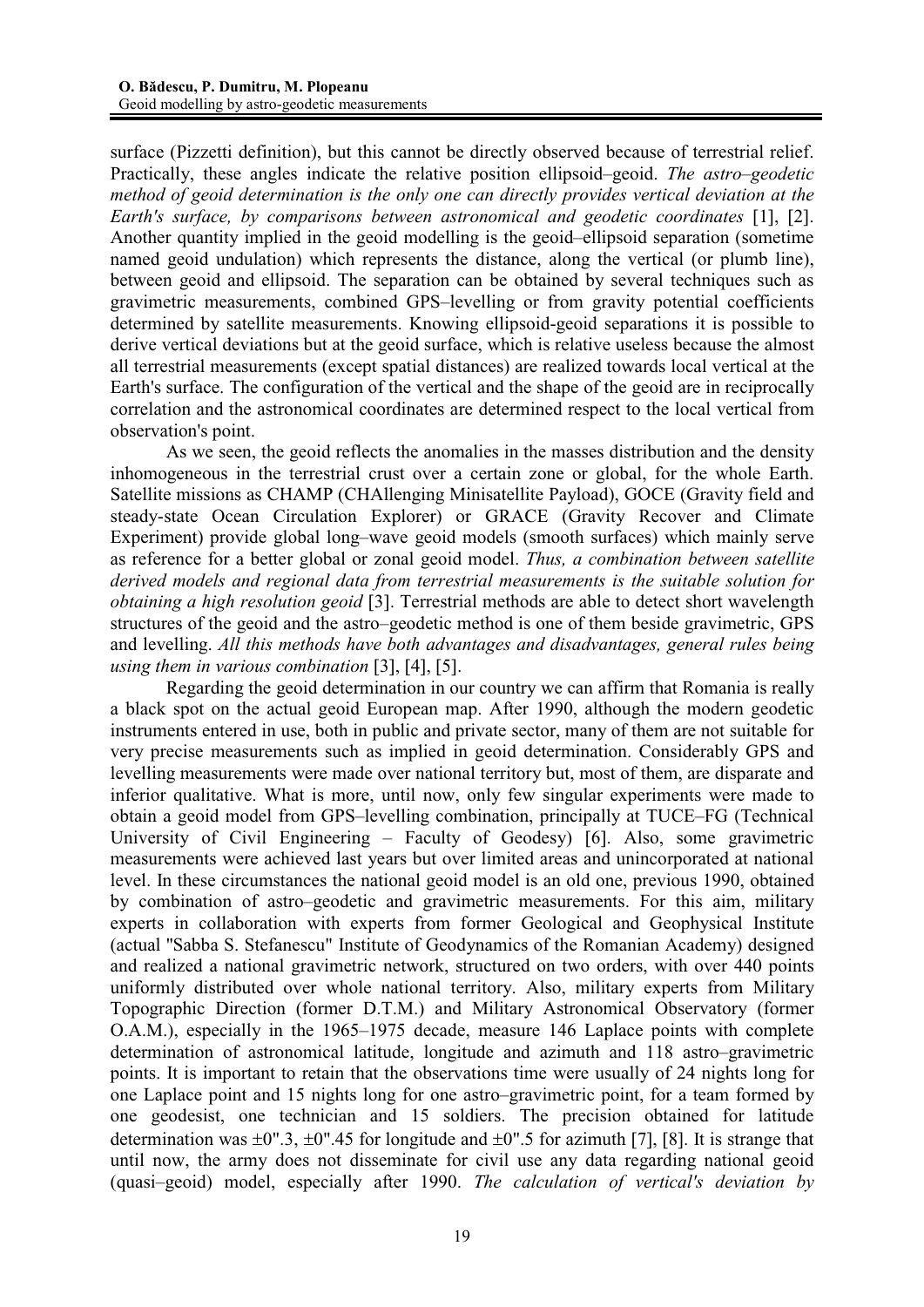*comparison of the old astronomical determination with the present GPS determination, cannot lead than at less conclusive results*. This, because the old astronomical determinations were based on the old less precise stars catalogue (FK3, FK4) and reduced at the old mean pole CIO (Conventional International Origin). CIO was defined with less accuracy than present mean pole CTS (Conventional Terrestrial Pole), at which the GPS technology is reported. In addition, the reductions of the old astronomic determinations at the CIO mean pole were effectuated on the bases of the Earth's pole instantaneous coordinates, which it was determined by BIH (Bureau International de l'Heure) through classical methods with more less accuracy in comparison with the present accuracy provided by IERS (International Earth Rotation Service). *These reasons with somehow theoretical feature and more practical reasons, in this moment make that the old astronomical determination does not present than historical importance for Romanian astronomic geodesy, as well as, for all world's country that passed at GPS technology*.

In many European countries as Austria, Switzerland, Croatia, Germany, Portugal and Holland was started campaigns for astronomical measurements with the task of geoid modelling. These measurements, more or less extended, implied a few technical solutions and algorithms, depending in the main of the allocated funds.

### **2. Main steps of an astro-geodetic modelling of the geoid**

Astro-geodetic measurements in contrast with classical geodetic measurements are not quite standardized. In the last decade, depending on various factors as chosen instruments, duration of observations, timing method or adjustment solution for measurements, was developed some technical solution (observations platforms). On principle, at implementing of a method for astro-geodetic modelling of the geoid, we identified 6 major steps, as follows.

1) Developing an rigorous mathematical algorithm for astro–geodetic determinations of vertical deviation:

- The algorithm is based on the azimuthal and zenithal angular observations for a big number of stars, uniformly distributed on the celestial sphere, without the utilization of the ephemerides of the observations.

2) Designing and performing a mobile observing platform for astro–geodetic determinations of vertical deviation:

- The system can consists in a high accuracy electronic theodolites or electronic total station equipped with servo motors, a GPS time receiver, a micro CCD camera and portable computer for platform–system management.

3) Automating of vertical deviation determination by astro–geodetic measurements:

 $-$  The observing platform have to provide real time vertical deviation at a satisfactory precision by astronomic and geodetic measurements. This step consists in implementing the mathematical algorithm into dedicated software for astronomical observations guidance, analyzing and controlling.

4) High density astro–geodetic, GPS and levelling observations:

- Performing high density measurements for an accuracy geoid modelling and for extracting certain data regarding precision, accuracy and standardization. Measurements will consist in: i) vertical deviation determinations by astro–geodetic method using developed observing platform, ii) GPS measurements of ellipsoidal heights and geometric levelling measurements of orthometric (normal) heights from which are extracted separation (undulation) between geoid and reference ellipsoid.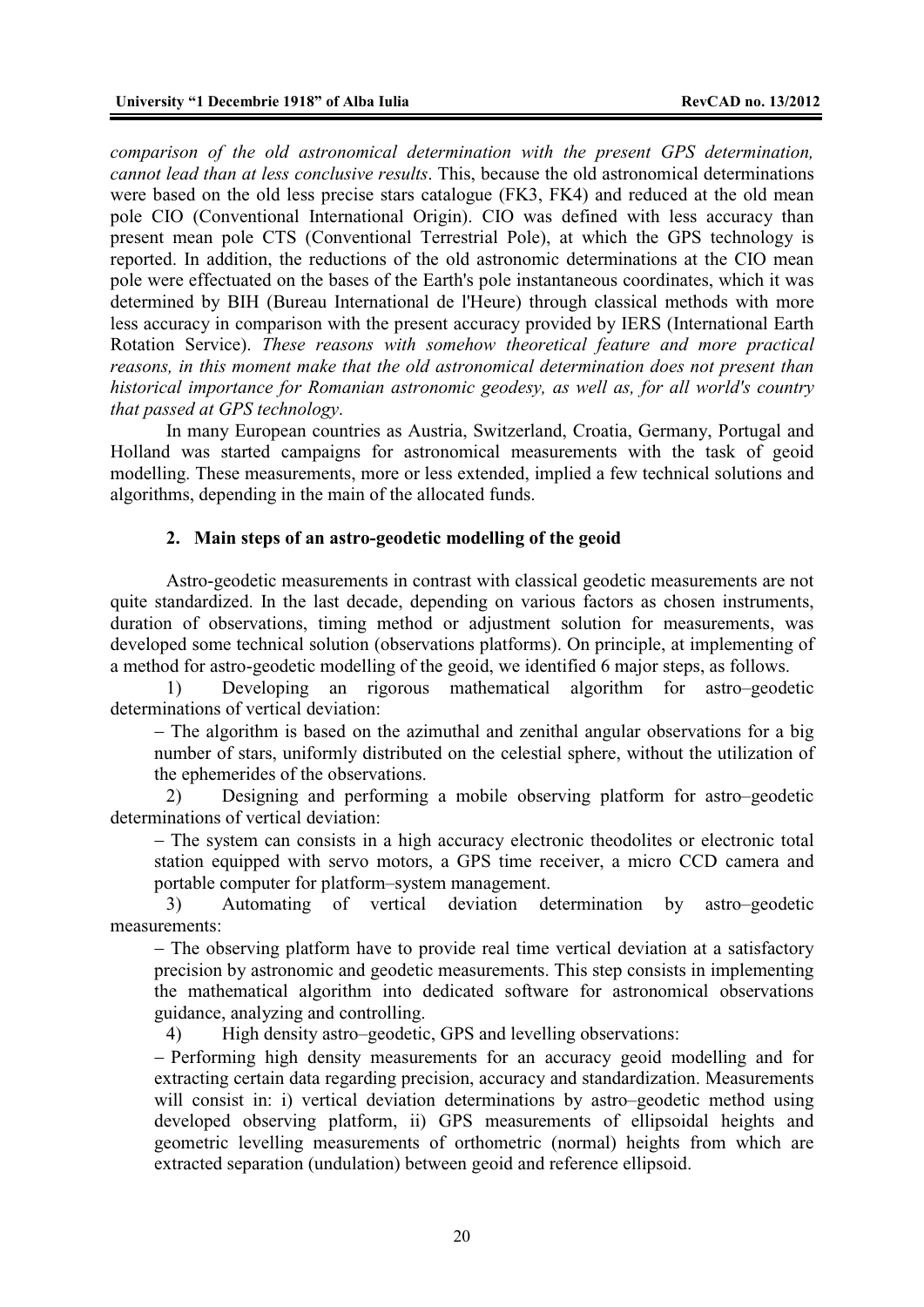5) High accuracy geoid modelling by astro–geodetic, GPS and leveling measurements and refining the global satellite geoid models:

 Generating geoid models based on i) astro–geodetic technique, ii) GPS–levelling combination, iii) astro–geodetic and GPS–levelling combination, iv) refined global satellite models (CHAMP/GRACE/GOCE/EGM) by astro–geodetic and/or GPS– levelling combination;

- Precision an accuracy evaluation of geoid models, comparisons between models, suitable grid geoid surface for users by an adequate choice of the step grid and interpolation method, data validation and interpretations, model adjusting.

6) Standardization of procedure for geoid determination by astro–geodetic, GPS and levelling measurements, results dissemination.

## **3. Astro-geodetic measurements**

Firstly, astro-geodetic geoid modelling supposes an algorithm/procedure for the astro– geodetic determination of vertical deviation and a proper measurement device. Using an electronically total station (ETS) of new generation represents a satisfactory and less expensive solution instead designing and making a new one instruments (in Germany, for astro-geodetic modelling of the geoid was developed a *Transportable Zenith Camera* at Institut für Erdmessung, Hannover [10].) ETS is a high accurate geodetic instrument made for precise angular and distance measurements. Generally such instruments are used for complex geodetic works as high-speed railway alignment; montage of great bridges' components or running bridges, various industrial equipments positioning as turbine engine, or for tunnels layout. The instrument is endowed by a very sensitive (biaxial) compensator which measure how big is the tilt of the instrument vertical axis related to local vertical. Based on this continuously measurement, all azimuthal and zenithal measurements are corrected for this tilt. Supplementary, such instruments are gifted by servo-motors which permit a fast passage between first and second position of the telescope. Accuracy angular measurement is about 0".5, standard deviation is 0".1 and the dual axis compensator has an accuracy of about 0".3. Moreover, for night or underground measurements, these kinds of devices have graphic LCD colour touch screen and illuminated reticular wire. The instruments play a crucial role, firstly because establish the spatial reference for astronomical positioning and secondly, because all angular measurements are made at highest possible precision for a geodetic instrument. We have to remind that one arc second at the Earth's centre subtend about 30 meters on the Earth's surface. 0".1 precision, how the instrument is capable to measure an angular quantity, is even a limit value for a geoid accuracy of mm level. However, taking into account that vertical deviation is a quantity with a generally slow variation over the Earth's surface, and a GPS time receiver can ensure minimum 0.01 time second accuracy for time measurements is feasible to attain a cm level accuracy for geoid determination. Then, more measurements (which mean more CCD images acquisition for a single star), more observed stars, eliminating time and operator errors, coupling the astro–geodetic determinations with GPSlevelling measurements are so many solutions to obtain satisfactory proposed results. ETS endowed by a CCD micro camera and GPS timing become a very efficient platform for high accuracy geoid determination.

Measurements consist in azimuthal and zenithal angular observations for a big number of stars, uniformly distributed on the celestial sphere, without the utilization of the ephemerides of the observations. Applying the theory of conditional measurements with unknowns, we get up at one right rigorous algorithm for the determination with maximum efficiency of all three fundamental elements of astronomical geodesy. Supplementary, the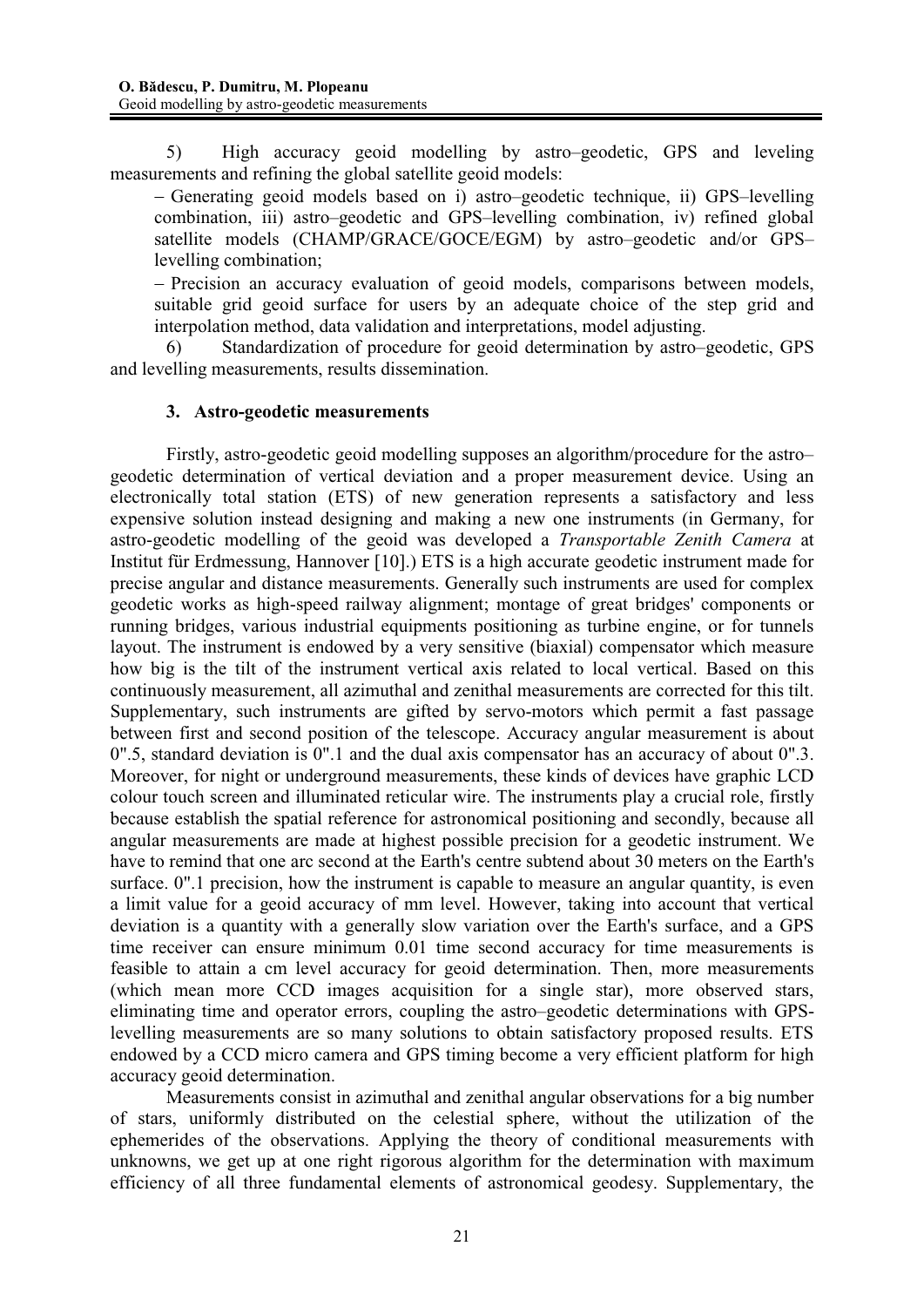introduction of an adequate matrix of weights will be taking in account the unequal weights of all direct measurements: angular measurements and corresponding times. The stars are looked like simple bright points on the celestial sphere. For these stars, in the initial step, do not matter the constellation, the catalogue number, the name or the magnitude and not even the equatorial coordinates (the right ascension and declination).

Every star will be precise observed in both position of the telescope, azimuthal and zenithal too, of course each angular measurement being accompanied of the corresponding value of the time. These observations over a single star will prove itself of great efficiency concerning productivity and accuracy mainly due to a micro CCD camera which will be mounted instead of the total station eyepiece. It is the typical case of different accuracy measurements (depending of the star position on the sky) in which the weights will provide uniformity in the final accuracy of the results and the coherence of these. CCD camera will record, for a single star, in both positions of the total station, a lot of images. From these images will be calculated the star trajectory in the CCD array frame and next, automate, the moment of intersection between star trajectory and reticular wire (azimuthal and zenithal too) of the telescope's total station. The time value together with the angular reading (separate for azimuthal and zenithal observation) at the total station and equatorial coordinates at the time moment of observation will generate one equation. Thus, separate for azimuthal and zenithal observation, for a single star will obtain two equations. Finally, for a *n* number of observing stars will obtain 2*n* equations with 3 unknowns, that will ensure a satisfactory redundancy. Of course, equatorial coordinates at the observation's epoch must be reduced from catalogue epoch (usually J2000.0) to the observation epoch that implies calculus of proper motion, precession, nutation, annual parallax and aberration, diurnal parallax and aberration and not in the last refraction from zenithal measurements [11], [12].

Modelling implies measurements of different type, such as GPS and levelling together with astro–geodetic. From GPS measurements of ellipsoidal heights and geometric levelling measurements of orthometric (or normal) heights are extracted separations (undulations) between geoid (quasi-geoid) and reference ellipsoid. In this way we will obtain the second quantity necessary for an adequate geoid modeling.

We have to establish an adequate density of observations' points over the interest area through a feed-back process: measurements – geoid modelling – accuracy and precision estimating – densification – re-measurement. Of course, the quality of the measurements plays a crucial role in this process besides the density of the observations' points. All measurements have to validate before introduction them into a geoid model. It is important to remark that do not exists strictly rules for geoid modelling, only general rules corresponding to the chosen method.

### **4. Some remarks**

The astro-geodetic modelling of the geoid have a scientific character and applicative too, as we already pointed out in the previous sections. The results of old astronomical and geodetically determinations were always expensive, as a result of low productivity, frequently ambiguous accuracy through the ignorance both of the weights' observations and rigorous method of processing, which to allow a scientific estimation of the accuracy of the determinations. At these added the missing of the coherence of the determinations as a result of a long duration of stars' observations, often one month or even two months for a single astronomical point. We intend to remove the previous difficulties, beginning at the both existence of the high productivity computing resources and the present electronic devices for the high accuracy angular measurements. It is important to remark that the determination of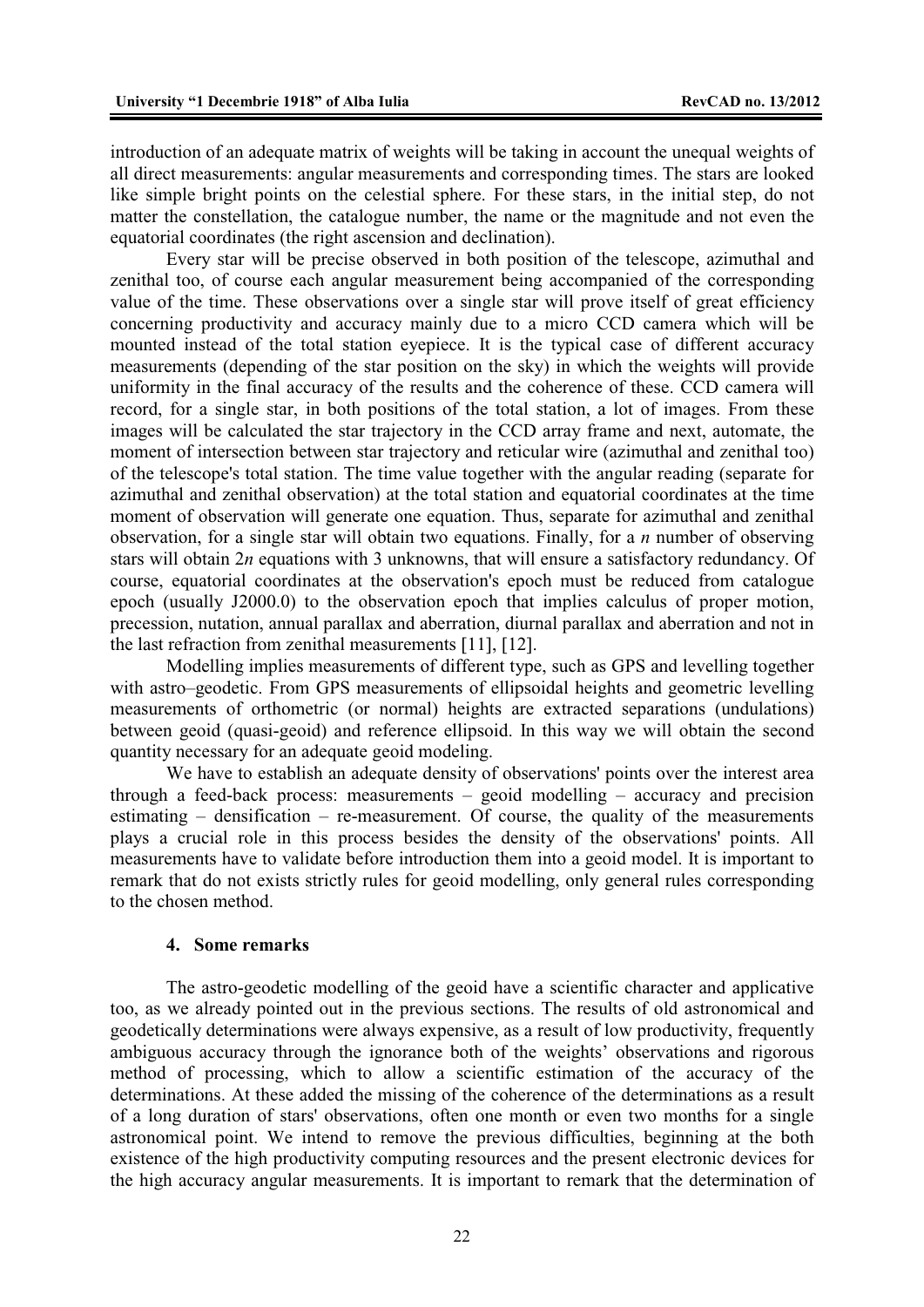the three fundamentals elements of the astronomical geodesy, with accuracy and rapidity, is a present problem in the context of GPS technology, as a method of detail studying of both the geoid and the deviation of the geoid from the adopted reference ellipsoid.

An important advantage of the astro–geodetic method is the fact that a local geoid can be determined directly from pointy (un-relative) determination, within the computation area. This is in contrast with the gravimetric method, where the application of the well known Stokes formula theoretically requires coverage over the whole Earth. This gravimetric method presents other disadvantages: it is an indirect method then it is not immediate and a gravimeter (relative or absolute) is very expensive. However, due to the enhancement of the astro–geodetic technique within the last years, the method is now significantly less timeconsuming and expensive than before. It has to be considered that the astro–geodetic method only provides relative geoid undulations (not quasi-geoid). In order to get absolute information, the geoid height has to be known at one station in minimum. That implicates an error accumulation with increasing distance to the reference station that may be a slightly disadvantage. Some systems for astro-geodetic vertical deviation measurement are based on zenithal cameras [9], [10]. Obviously, it is easier to work with these devices because it is not necessary to orient the instrument in the horizontal plane and measurements are limited to zenithal distances ones. At the zenith or near to the zenith the refraction is zero or very small, which is an advantage. On the other hand, observing stars into a small zenithal area it is a strong limitation. Instead of, an alt-azimuthal system will be capable to observe stars in almost any position on the celestial sphere. Every star will be observed both azimuthal and zenithal, so that every observed star will provide two equations, which means more information (redundancy).

Regionally or globally geoid determination is a problem of equal scientific and practice interest. Geoid knowing is important not only for geodesy (almost all measuring data on the Earth surface have to corrected by vertical deviation), but for geology, geological prospection, geophysical studies, earthquakes studies (seismically zoning of the national territory) and not at least for civil engineering (especially for constructions as water storage dams, subway, railway or road tunnels, nuclear plants, particle accelerators, long bridges and so on). The determination of a precise and high-resolution geoid is a subject of many research projects, the combination of different geodetic networks and observation types being of great importance on a national and on a regional/European level. The compatibility of spatial reference frames, the height systems and the geoid are main objectives for all European national authorities in the field of geodesy. In the last years, some theoretical and practical methods for geoid determination were developed and an accuracy of a few centimeters and even millimeters is feasible, depending on time and effort.

## **5. References**

- *1. Rüeger J.M., Featherstone W.E The importance of using deviations of the vertical for the reduction of survey data to a geocentric datum, http://www.cage.curtin.edu.au/~will/Devertfinal.pdf*
- *2. Featherstone W.E. The importance of including the geoid in terrestrial survey data reduction to the Geocentric Datum of Australia, http://www.cage.curtin.edu.au/~will/Featherstone\_TAS\_42\_1\_45-50.pdf*
- *3. CHAMP website http://www-app2.gfz-potsdam.de/pb1/op/champ/*
- *4. GOCE website http://www.esa.int/SPECIALS/GOCE/index.html*
- *5. GRACE website http://www.csr.utexas.edu/grace/*